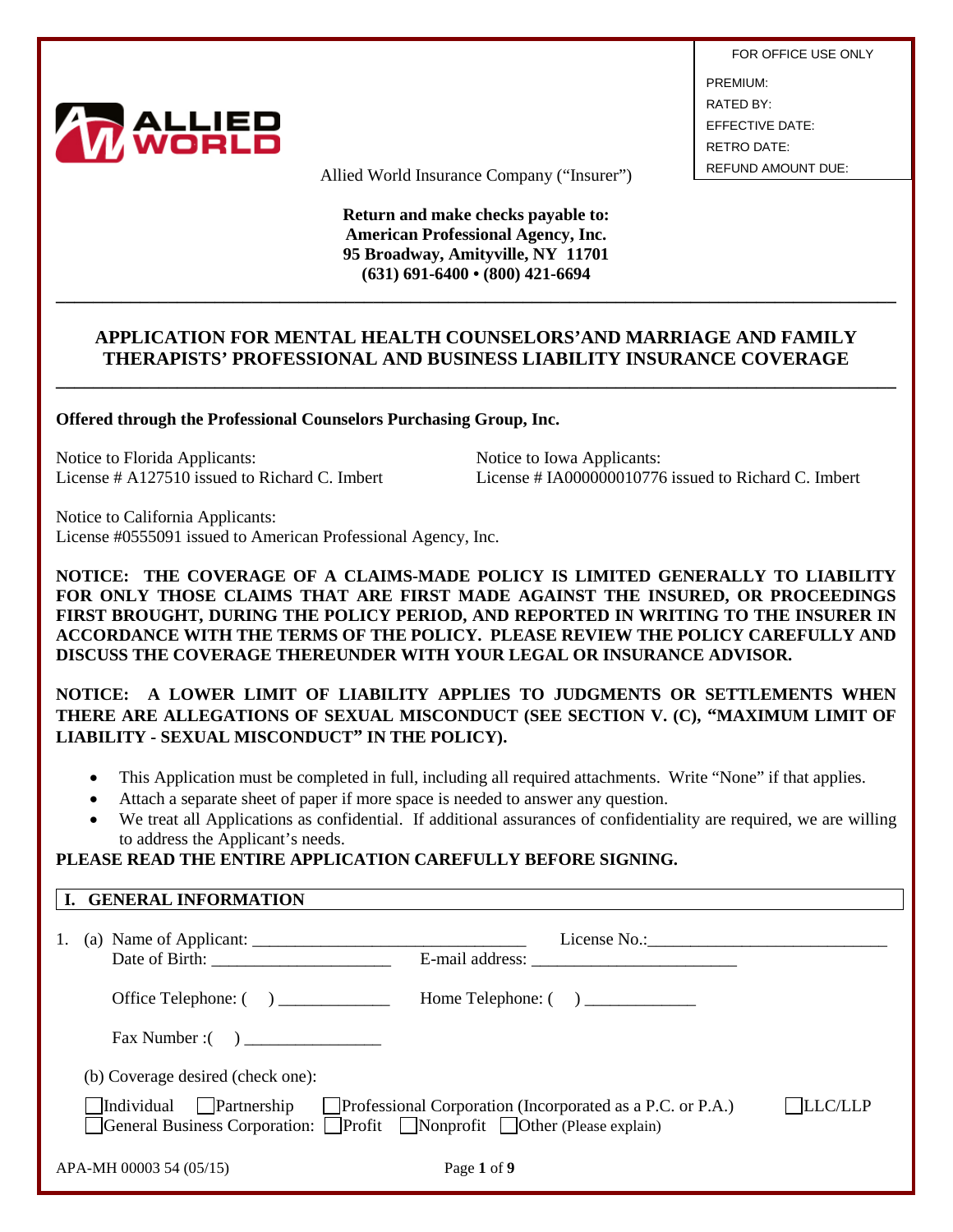(If you are unsure of your corporate status, please check your Articles of Incorporation or other business documents.)

**If you have checked anything other than "Individual" above, the following MUST BE INCLUDED: (1) a copy of articles of incorporation; (2) a letter describing all services provided; (3) any brochures if available; and (4) a listing of owners and/or partners, indicating the percentage of the business owned by each.**

|                                                                                                                                                                          | II. APPLICANT INFORMATION            |                                                                                                                                                                                                     |           |                                                                                                                                                                                                                             |  |  |  |  |
|--------------------------------------------------------------------------------------------------------------------------------------------------------------------------|--------------------------------------|-----------------------------------------------------------------------------------------------------------------------------------------------------------------------------------------------------|-----------|-----------------------------------------------------------------------------------------------------------------------------------------------------------------------------------------------------------------------------|--|--|--|--|
|                                                                                                                                                                          |                                      |                                                                                                                                                                                                     |           |                                                                                                                                                                                                                             |  |  |  |  |
|                                                                                                                                                                          |                                      |                                                                                                                                                                                                     |           |                                                                                                                                                                                                                             |  |  |  |  |
|                                                                                                                                                                          |                                      |                                                                                                                                                                                                     |           |                                                                                                                                                                                                                             |  |  |  |  |
|                                                                                                                                                                          | (City)                               | (County)                                                                                                                                                                                            | (State)   | (Zip code)                                                                                                                                                                                                                  |  |  |  |  |
|                                                                                                                                                                          |                                      | (a) Policy Limits Requested (check one option):<br>$\sqrt{$}200,000/600,000$ $\sqrt{$}500,000/1,000,000$<br>$\left[\frac{$1,000,000}{4,000,000}\right]$ $\left[\frac{$1,000,000}{5,000,000}\right]$ |           | $\sqrt{$1,000,000/1,000,000}$ $\sqrt{$1,000,000/3,000,000}$<br>$\Box$ \$2,000,000/2,000,000 $\Box$ \$2,000,000/4,000,000                                                                                                    |  |  |  |  |
|                                                                                                                                                                          |                                      | aggregate for all claims, which is the most the Insurer is liable for.                                                                                                                              |           | The first Limit of Liability is applicable to each claim. All claims arising from a wrongful act, or a series<br>of continuous, repeated or related wrongful acts, are treated as one claim. The second limit is the annual |  |  |  |  |
|                                                                                                                                                                          |                                      | investigations and other proceedings as described in the Policy?                                                                                                                                    |           | (b) Are you interested in obtaining limits higher than \$5,000 for defense expenses related to licensing board<br>$Yes \Box No$                                                                                             |  |  |  |  |
| If yes, choose the higher limit of liability desired for defense expenses related to licensing board investigations and<br>other proceedings as described in the Policy: |                                      |                                                                                                                                                                                                     |           |                                                                                                                                                                                                                             |  |  |  |  |
|                                                                                                                                                                          |                                      | \$25,000                                                                                                                                                                                            | \$50,000  | \$75,000                                                                                                                                                                                                                    |  |  |  |  |
|                                                                                                                                                                          |                                      | \$100,000                                                                                                                                                                                           | \$125,000 | \$150,000                                                                                                                                                                                                                   |  |  |  |  |
|                                                                                                                                                                          | $Yes \Box No$                        |                                                                                                                                                                                                     |           | (c) Have you ever had a request to increase your limits of liability for defense expenses for proceedings declined?                                                                                                         |  |  |  |  |
|                                                                                                                                                                          | <b>III. PRACTICE CHARACTERISTICS</b> |                                                                                                                                                                                                     |           |                                                                                                                                                                                                                             |  |  |  |  |
|                                                                                                                                                                          |                                      | please check the boxes that pertain to all professionals.                                                                                                                                           |           | (a) Please check the correct box for your rating group. If you are applying for corporate or partnership coverage,                                                                                                          |  |  |  |  |
|                                                                                                                                                                          |                                      | Group 1- School Counselor                                                                                                                                                                           |           | Group 5 - Certified Hypnotist                                                                                                                                                                                               |  |  |  |  |
|                                                                                                                                                                          |                                      | Group 2 - Employed Counselor/Employed                                                                                                                                                               |           | Group 5 - Sex Counselor                                                                                                                                                                                                     |  |  |  |  |
|                                                                                                                                                                          |                                      | Marriage and Family Therapist<br>Group 3 - B.A. Level-Employed Counselor                                                                                                                            |           | Group 7 - Psychoanalysts                                                                                                                                                                                                    |  |  |  |  |
|                                                                                                                                                                          |                                      | Group 4 - Clergy & Pastoral Counselor                                                                                                                                                               |           | Group 8 - Addiction Counselors                                                                                                                                                                                              |  |  |  |  |
|                                                                                                                                                                          |                                      | Group 5 - Self-Employed Counselor                                                                                                                                                                   |           | Group 0 - Self Employed Marriage and Family<br>Therapist                                                                                                                                                                    |  |  |  |  |
|                                                                                                                                                                          |                                      |                                                                                                                                                                                                     |           | I understand that if I qualify under Groups 1-3, the policy will exclude coverage for private                                                                                                                               |  |  |  |  |
|                                                                                                                                                                          | practice.                            |                                                                                                                                                                                                     |           | (b) List your name and qualifications. In addition, list the names and qualifications of all your salaried $(W2)$                                                                                                           |  |  |  |  |
|                                                                                                                                                                          |                                      |                                                                                                                                                                                                     |           | employees, except clerical. If you are applying for a partnership policy, please list all partners as well. Please                                                                                                          |  |  |  |  |
|                                                                                                                                                                          |                                      |                                                                                                                                                                                                     |           | use a separate sheet of paper if additional space is required. Please include the premium charge indicated on the                                                                                                           |  |  |  |  |
|                                                                                                                                                                          |                                      | rate schedule for yourself and each employee and/or partner.                                                                                                                                        |           |                                                                                                                                                                                                                             |  |  |  |  |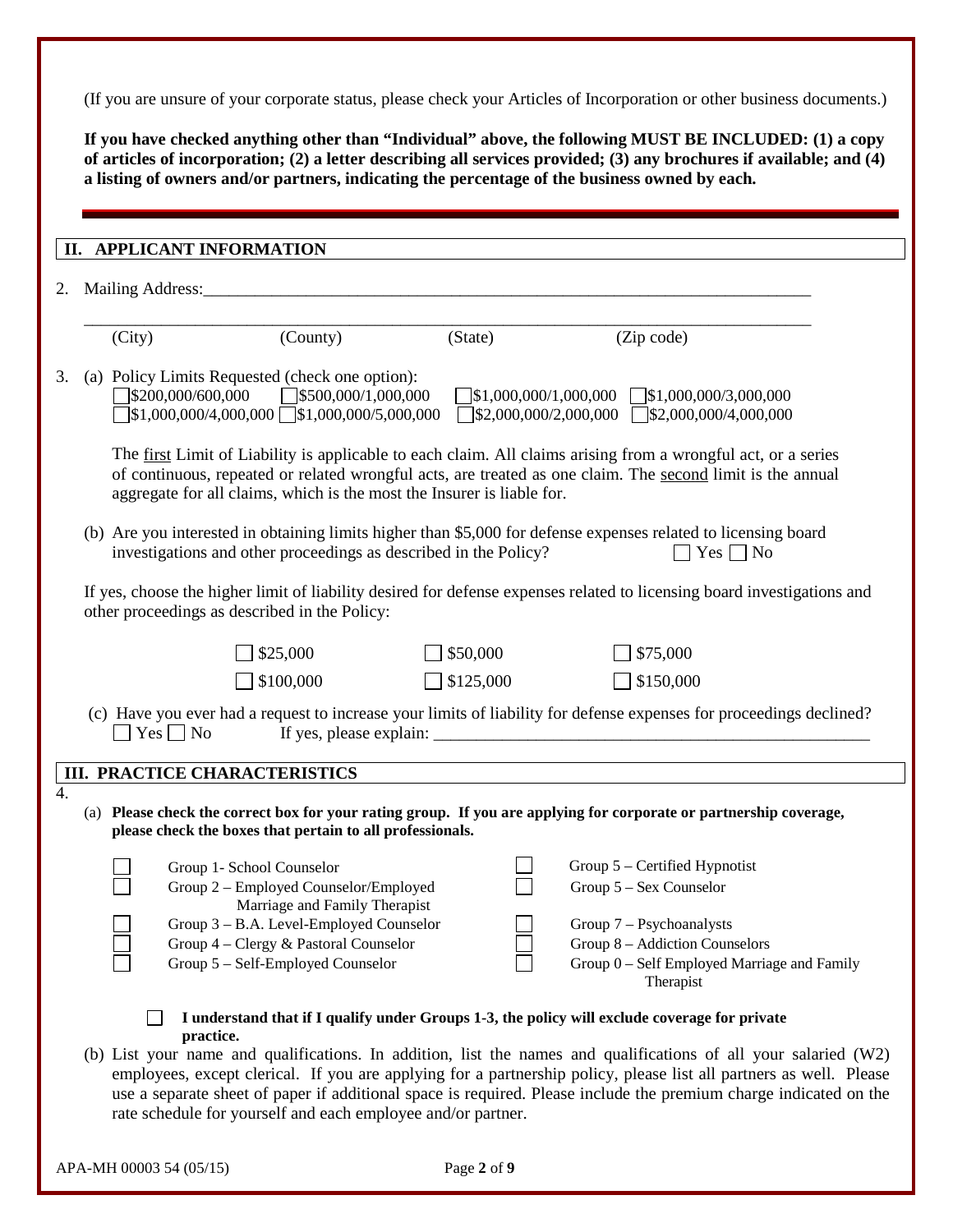|    |                                                                                                                                                                                                                                                                                                                                                                                                                                               | All                                                                                                                                                                                                                                                 | Date               | Field of | I practice | *Number                           |                                    |                  |                      | License or Certification |  |
|----|-----------------------------------------------------------------------------------------------------------------------------------------------------------------------------------------------------------------------------------------------------------------------------------------------------------------------------------------------------------------------------------------------------------------------------------------------|-----------------------------------------------------------------------------------------------------------------------------------------------------------------------------------------------------------------------------------------------------|--------------------|----------|------------|-----------------------------------|------------------------------------|------------------|----------------------|--------------------------|--|
|    | Name                                                                                                                                                                                                                                                                                                                                                                                                                                          | Degrees<br>You Hold                                                                                                                                                                                                                                 | Degree<br>Received | Study    | as a       | of hours<br>practice<br>each week | <b>First Year</b><br>Licensed/Cert | State            | Title                | License<br>Number        |  |
|    |                                                                                                                                                                                                                                                                                                                                                                                                                                               |                                                                                                                                                                                                                                                     |                    |          |            |                                   |                                    |                  |                      |                          |  |
|    |                                                                                                                                                                                                                                                                                                                                                                                                                                               |                                                                                                                                                                                                                                                     |                    |          |            |                                   |                                    |                  |                      |                          |  |
|    |                                                                                                                                                                                                                                                                                                                                                                                                                                               |                                                                                                                                                                                                                                                     |                    |          |            |                                   |                                    |                  |                      |                          |  |
|    |                                                                                                                                                                                                                                                                                                                                                                                                                                               |                                                                                                                                                                                                                                                     |                    |          |            |                                   |                                    |                  |                      |                          |  |
|    | *You must include all hours you practice (privately and as an employee). If your total number of hours exceed 20, you do not qualify for the part-time rate.                                                                                                                                                                                                                                                                                  |                                                                                                                                                                                                                                                     |                    |          |            |                                   |                                    |                  |                      |                          |  |
|    | 5. If your highest degree is a BA, or if you are a new graduate or first-time practitioner, the following information must<br>be included with your application and payment for review of acceptability.<br>(a) The name of your supervisor:<br>(b) Supervisor's degree, field of study, license and/or certification:<br>(Supervision must be provided by a professional with a minimum of a Master's Degree in the mental health<br>field.) |                                                                                                                                                                                                                                                     |                    |          |            |                                   |                                    |                  |                      |                          |  |
|    | 6. Please list the number of your entire employed staff (except clerical) including yourself.<br>Note: Your staff is defined as your direct employees (for whom you file a W-2 form) and their names and<br>credentials must be included with yours under Question 4, to correspond with the number listed here.                                                                                                                              |                                                                                                                                                                                                                                                     |                    |          |            |                                   |                                    |                  |                      |                          |  |
|    |                                                                                                                                                                                                                                                                                                                                                                                                                                               |                                                                                                                                                                                                                                                     |                    |          |            |                                   |                                    |                  |                      |                          |  |
|    | (a) If so, state the organization and type of membership.<br>(i.e. Regular, Clinical, Associate, Student, etc.):                                                                                                                                                                                                                                                                                                                              |                                                                                                                                                                                                                                                     |                    |          |            |                                   |                                    |                  | $Yes \mid \text{No}$ |                          |  |
|    | Are you engaged in self-employment, paid consultation (1099 form), private practice or volunteer work?                                                                                                                                                                                                                                                                                                                                        |                                                                                                                                                                                                                                                     |                    |          |            |                                   |                                    | Yes              |                      | N <sub>0</sub>           |  |
|    | If yes, on a full-time or part-time (20 hours or less) basis? $\Box$ Full-Time<br>If yes, please complete the information below.                                                                                                                                                                                                                                                                                                              |                                                                                                                                                                                                                                                     |                    |          |            |                                   |                                    | Yes<br>Part-Time |                      | N <sub>o</sub>           |  |
|    | Is the applicant a member in good standing of any professional association?<br>9. Are you employed (a W-2 form employee)?<br>(b) Address of your employer:                                                                                                                                                                                                                                                                                    |                                                                                                                                                                                                                                                     |                    |          |            |                                   |                                    |                  |                      |                          |  |
| 7. | If you are both self-employed and a W-2 employee, and wish to apply for part-time self-employed coverage, a<br>separate statement indicating that you are fully insured by your employer at your W-2 employment must be<br>submitted.                                                                                                                                                                                                         |                                                                                                                                                                                                                                                     |                    |          |            |                                   |                                    |                  |                      |                          |  |
|    |                                                                                                                                                                                                                                                                                                                                                                                                                                               | I understand that if I apply and qualify for the exclusively employed rate, the policy will exclude<br>coverage for private practice, self-employment, consulting, volunteering or social work outside of the<br>course and scope of my employment. |                    |          |            |                                   |                                    |                  |                      |                          |  |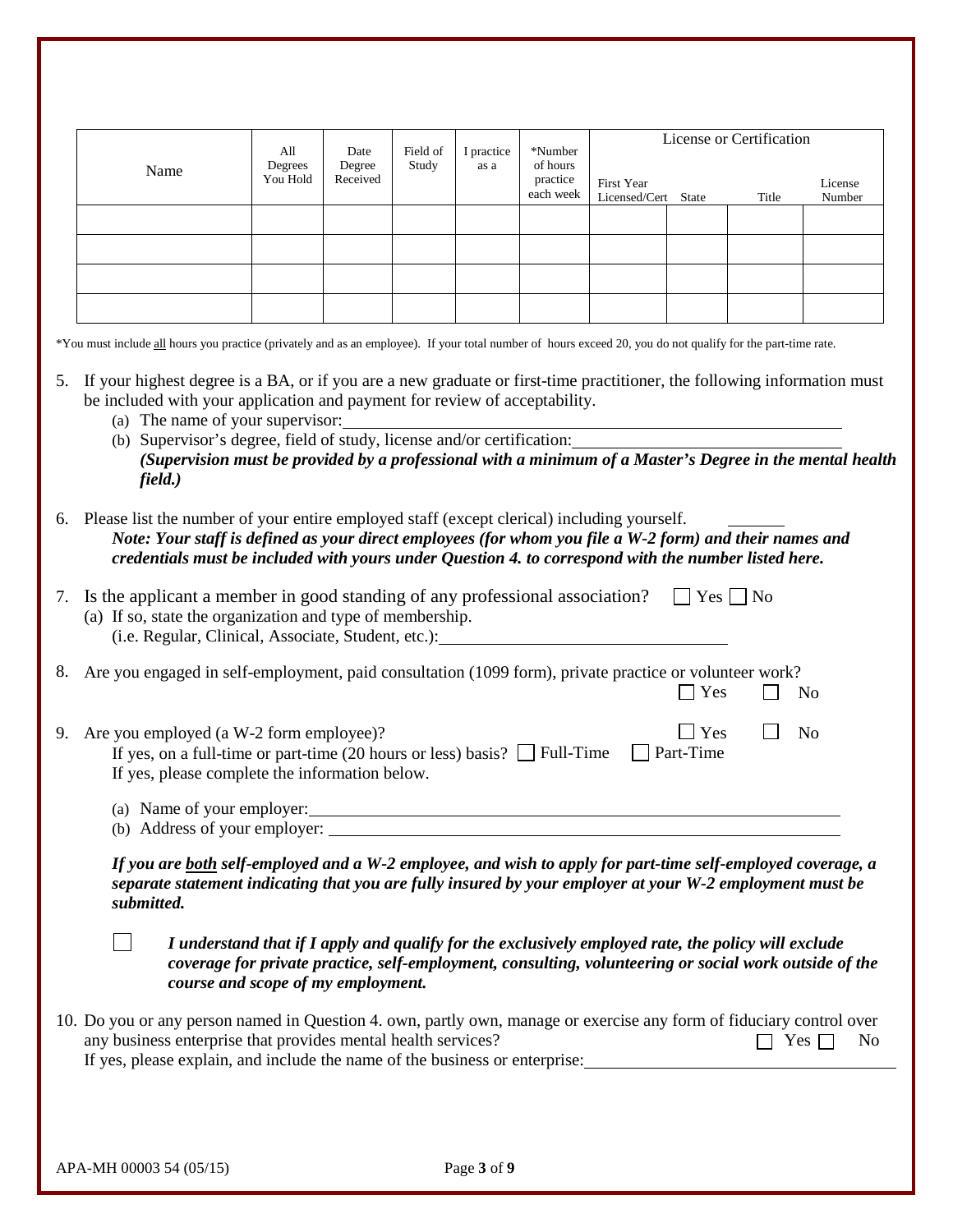11. (a) Does the Applicant use any Independent Contractors or Consultants (1099 form) whose services are in the mental health field and who you do billing for, share fees with or in any way derive income from the relationship?  $\Box$  Yes  $\Box$  No

(b) If yes, please list the name and professional credentials of each one.

All Independent Contractors or Consultants (1099 form) must be listed and premium shown on the rate schedule included. **You will be covered for their acts subject to the terms of the policy, but the independent contractors or consultants listed will not be insureds under the policy.**

| Name of Independent             |                                                                    |                     |                                                                                                                                                                                                                                  |                                | License or Certification   |                                           |
|---------------------------------|--------------------------------------------------------------------|---------------------|----------------------------------------------------------------------------------------------------------------------------------------------------------------------------------------------------------------------------------|--------------------------------|----------------------------|-------------------------------------------|
| <b>Contractor or Consultant</b> |                                                                    | Degree              | Field of Study                                                                                                                                                                                                                   | <b>State</b>                   |                            | Title                                     |
|                                 |                                                                    |                     |                                                                                                                                                                                                                                  |                                |                            |                                           |
|                                 |                                                                    |                     |                                                                                                                                                                                                                                  |                                |                            |                                           |
|                                 |                                                                    |                     |                                                                                                                                                                                                                                  |                                |                            |                                           |
|                                 |                                                                    |                     |                                                                                                                                                                                                                                  |                                |                            |                                           |
|                                 |                                                                    |                     |                                                                                                                                                                                                                                  |                                |                            |                                           |
|                                 |                                                                    |                     | If additional space is required, please use a separate sheet of paper to submit a complete listing.                                                                                                                              |                                |                            |                                           |
| <b>Additional Insured?</b>      |                                                                    |                     | 12. Has any person or entity, based on a contractual obligation, requested that they be added to your policy as an                                                                                                               |                                | $\exists$ Yes $\Box$ No    |                                           |
|                                 |                                                                    |                     |                                                                                                                                                                                                                                  |                                |                            |                                           |
|                                 |                                                                    |                     |                                                                                                                                                                                                                                  |                                |                            |                                           |
| $\Box$ Employer                 | (c) The Additional Insured is my:<br>Landlord                      |                     | Professional Corporation                                                                                                                                                                                                         | $\Box$ Other (Specify): $\Box$ |                            |                                           |
|                                 |                                                                    |                     | (d) The Additional Insured gives me the following form to file with the IRS:<br>$\Box$ W-2 form $\Box$ 1099 form $\Box$ Other (Specify): $\Box$                                                                                  |                                |                            |                                           |
|                                 |                                                                    |                     | (e) Describe the relationship between you and the Proposed Additional Insured:                                                                                                                                                   |                                |                            |                                           |
|                                 | fulfill a contractual obligation?                                  |                     | (f) Are you requesting that the person or entity named in $12(a)$ above be added as an Additional Insured in order to                                                                                                            |                                | $\bigcap$ Yes $\bigcap$ No |                                           |
|                                 |                                                                    |                     |                                                                                                                                                                                                                                  |                                |                            |                                           |
| IV. PRIOR COVERAGE HISTORY      |                                                                    |                     |                                                                                                                                                                                                                                  |                                |                            |                                           |
|                                 | Liability Insurance, using a separate piece of paper if necessary. |                     | 13. Please provide the following information for each person listed in Question 4. that has had prior Professional<br>If there is no insurance currently in force for any person listed in Question 4, please check here. $\Box$ |                                |                            |                                           |
|                                 | <b>Effective Date</b><br>- Termination<br>Date                     | <b>Carrier Name</b> | Limits                                                                                                                                                                                                                           | <b>Retention</b>               | Premium                    | <b>Retro Date</b><br>(Prior Acts<br>Date) |
| <b>Current</b><br>Carrier       |                                                                    |                     | \$                                                                                                                                                                                                                               | \$                             | \$                         |                                           |
|                                 |                                                                    |                     |                                                                                                                                                                                                                                  |                                |                            |                                           |
| <b>Prior Carrier</b>            |                                                                    |                     | \$                                                                                                                                                                                                                               | $\mathbb{S}$                   | \$                         |                                           |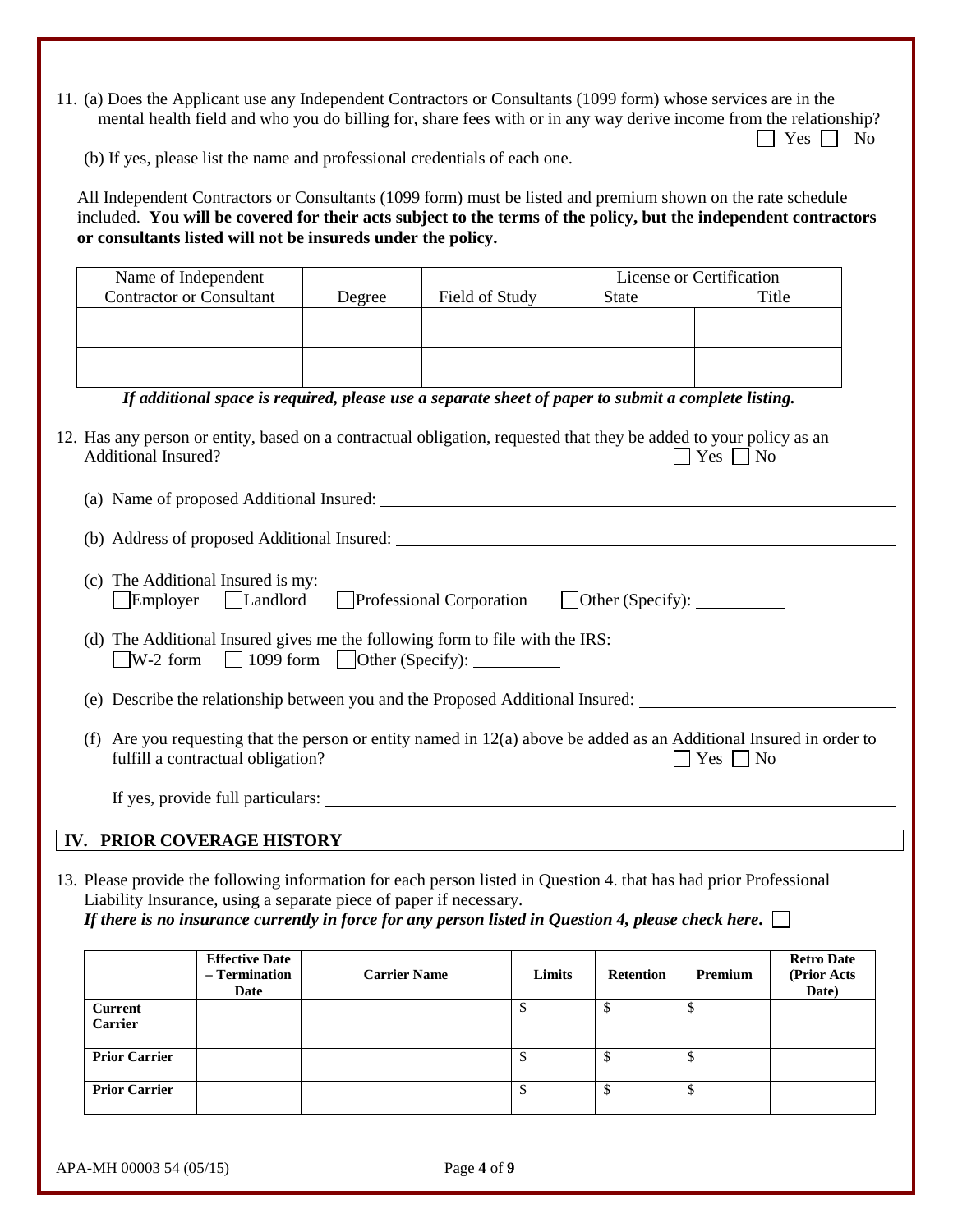| (a) Number of years continuously insured with present and prior carriers: ______                                                                                                                                                                                                                                                                                                                                              |                         |  |  |  |  |  |
|-------------------------------------------------------------------------------------------------------------------------------------------------------------------------------------------------------------------------------------------------------------------------------------------------------------------------------------------------------------------------------------------------------------------------------|-------------------------|--|--|--|--|--|
| (b) Type of policy: $\Box$ Occurrence $\Box$ Claims-Made                                                                                                                                                                                                                                                                                                                                                                      |                         |  |  |  |  |  |
| (c) If prior professional liability insurance was on a Claims-Made basis, please check the appropriate box below:                                                                                                                                                                                                                                                                                                             |                         |  |  |  |  |  |
| (i) The Extended Reporting Period Endorsement has been purchased on my prior policy.                                                                                                                                                                                                                                                                                                                                          | $\Box$ Yes $\Box$ No    |  |  |  |  |  |
| (ii) Prior Acts Coverage is requested on my new Claims-Made policy.                                                                                                                                                                                                                                                                                                                                                           | $\Box$ Yes $\Box$ No    |  |  |  |  |  |
| If yes, please indicate Retroactive Date desired: __/ __/ ___                                                                                                                                                                                                                                                                                                                                                                 |                         |  |  |  |  |  |
| Please attach a copy of the most recent policy Declarations Page for each person listed in Question 4, if you are<br>requesting prior acts coverage.                                                                                                                                                                                                                                                                          |                         |  |  |  |  |  |
| (d) If you answered "No" to both Questions $13.(c)(i)$ and $13.(c)(ii)$ , please review the statement and check the box<br>below:                                                                                                                                                                                                                                                                                             |                         |  |  |  |  |  |
| I understand that I elected not to purchase the Extended Reporting Period Endorsement on my prior Claims-<br>Made policy, and I also have elected not to purchase the Prior Acts Coverage on my new Claims-Made policy.<br>I understand that I will be uninsured for the period in which my prior Claims-Made policy existed.<br>Furthermore, I understand that because of this there will be a gap in my insurance coverage. |                         |  |  |  |  |  |
| V. REPRESENTATIONS                                                                                                                                                                                                                                                                                                                                                                                                            |                         |  |  |  |  |  |
| 14. After inquiry* of each individual listed in Question 4:<br>* "After inquiry" means that the Applicant has inquired of each person as to whether he/she has information pertinent<br>to this question.                                                                                                                                                                                                                     |                         |  |  |  |  |  |
| If you answer "Yes" to any question below, please include all documents pertinent to the situation you are describing.                                                                                                                                                                                                                                                                                                        |                         |  |  |  |  |  |
| (a) Has any person named in Question 4, including yourself, ever been convicted of a crime in any state or country?                                                                                                                                                                                                                                                                                                           | $\exists$ Yes $\Box$ No |  |  |  |  |  |
| If yes, please give full particulars in order for your Application to be considered.                                                                                                                                                                                                                                                                                                                                          |                         |  |  |  |  |  |

(b) Has any person named in Question 4, including yourself, ever had any licensing board or professional ethics body require the surrender of a license or found any such person or you guilty of a violation of ethics codes, professional misconduct, unprofessional conduct, incompetence or negligence in any state or country?  $\Box$  Yes  $\Box$  No

\_\_\_\_\_\_\_\_\_\_\_\_\_\_\_\_\_\_\_\_\_\_\_\_\_\_\_\_\_\_\_\_\_\_\_\_\_\_\_\_\_\_\_\_\_\_\_\_\_\_\_\_\_\_\_\_\_\_\_\_\_\_\_\_\_\_\_\_\_\_\_\_\_\_\_\_\_\_\_\_\_\_\_\_\_\_\_\_\_\_\_\_\_

\_\_\_\_\_\_\_\_\_\_\_\_\_\_\_\_\_\_\_\_\_\_\_\_\_\_\_\_\_\_\_\_\_\_\_\_\_\_\_\_\_\_\_\_\_\_\_\_\_\_\_\_\_\_\_\_\_\_\_\_\_\_\_\_\_\_\_\_\_\_\_\_\_\_\_\_\_\_\_\_\_\_\_\_\_\_\_\_\_\_\_\_\_

If yes, please give full particulars and provide copies of charges, correspondence and any findings in order for your Application to be considered.

\_\_\_\_\_\_\_\_\_\_\_\_\_\_\_\_\_\_\_\_\_\_\_\_\_\_\_\_\_\_\_\_\_\_\_\_\_\_\_\_\_\_\_\_\_\_\_\_\_\_\_\_\_\_\_\_\_\_\_\_\_\_\_\_\_\_\_\_\_\_\_\_\_\_\_\_\_\_\_\_\_\_\_\_\_\_\_\_\_\_\_\_\_

\_\_\_\_\_\_\_\_\_\_\_\_\_\_\_\_\_\_\_\_\_\_\_\_\_\_\_\_\_\_\_\_\_\_\_\_\_\_\_\_\_\_\_\_\_\_\_\_\_\_\_\_\_\_\_\_\_\_\_\_\_\_\_\_\_\_\_\_\_\_\_\_\_\_\_\_\_\_\_\_\_\_\_\_\_\_\_\_\_\_\_\_\_

(c) Are there any complaints, charges or investigations pending against any person named in Question 4, including yourself, by a licensing board or professional ethics body for violation of ethics codes, professional misconduct, unprofessional conduct, incompetence or negligence in any state or country?  $\Box$  Yes  $\Box$  No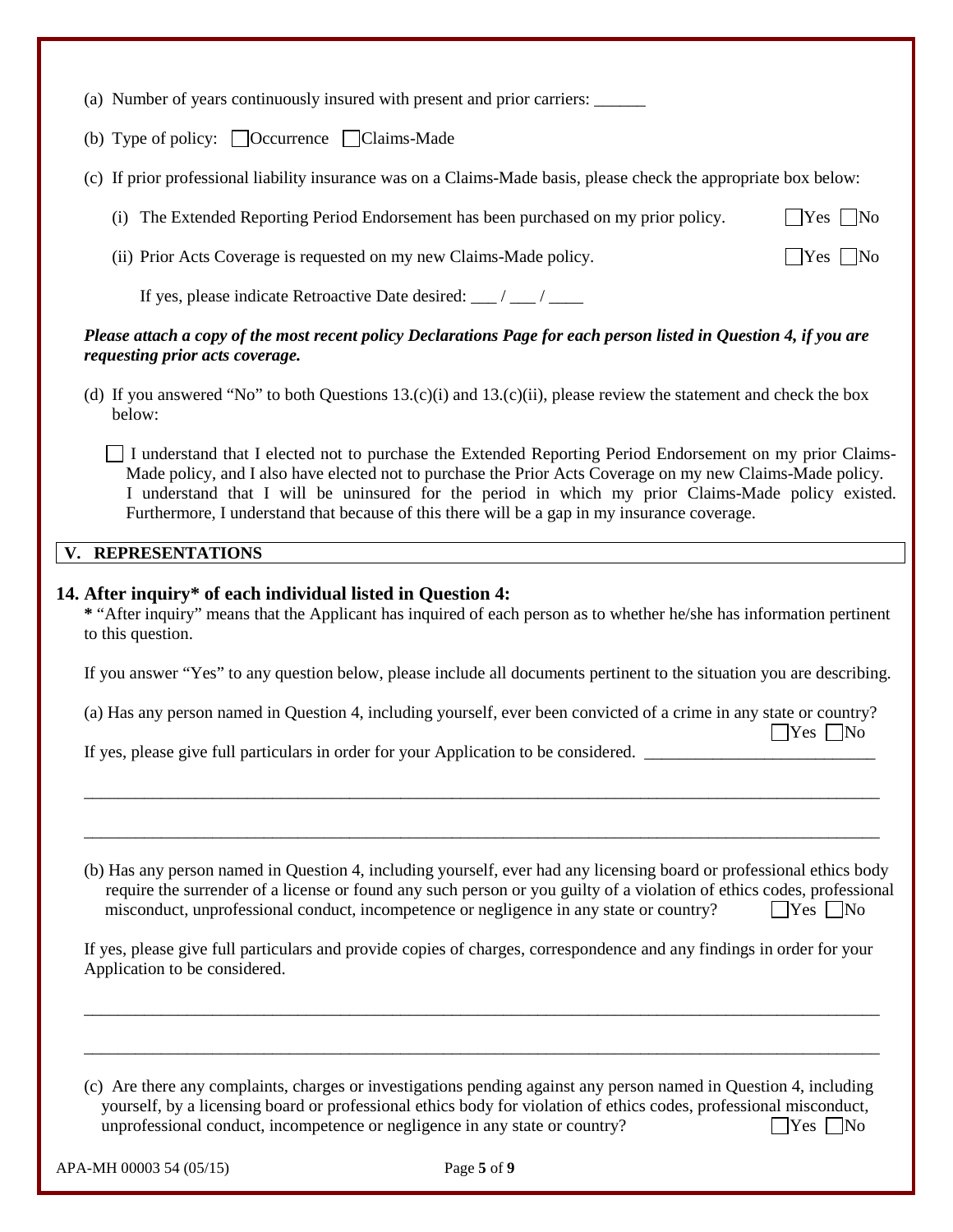If yes, please give full particulars and copies of charges, correspondence and any findings in order for your Application to be considered.

#### **NOTE: MISSOURI APPLICANTS DO NOT RESPOND TO QUESTION 14.(d)**

(d) Has any person named in Question 4, including yourself, ever had any insurance company or Lloyd's decline, cancel, refuse to renew, or accept only on special terms any professional liability insurance?  $\Box$  Yes  $\Box$  No

\_\_\_\_\_\_\_\_\_\_\_\_\_\_\_\_\_\_\_\_\_\_\_\_\_\_\_\_\_\_\_\_\_\_\_\_\_\_\_\_\_\_\_\_\_\_\_\_\_\_\_\_\_\_\_\_\_\_\_\_\_\_\_\_\_\_\_\_\_\_\_\_\_\_\_\_\_\_\_\_\_\_\_\_\_\_\_\_\_\_

\_\_\_\_\_\_\_\_\_\_\_\_\_\_\_\_\_\_\_\_\_\_\_\_\_\_\_\_\_\_\_\_\_\_\_\_\_\_\_\_\_\_\_\_\_\_\_\_\_\_\_\_\_\_\_\_\_\_\_\_\_\_\_\_\_\_\_\_\_\_\_\_\_\_\_\_\_\_\_\_\_\_\_\_\_\_\_\_\_\_

\_\_\_\_\_\_\_\_\_\_\_\_\_\_\_\_\_\_\_\_\_\_\_\_\_\_\_\_\_\_\_\_\_\_\_\_\_\_\_\_\_\_\_\_\_\_\_\_\_\_\_\_\_\_\_\_\_\_\_\_\_\_\_\_\_\_\_\_\_\_\_\_\_\_\_\_\_\_\_\_\_\_\_\_\_\_\_\_\_\_\_\_\_\_

\_\_\_\_\_\_\_\_\_\_\_\_\_\_\_\_\_\_\_\_\_\_\_\_\_\_\_\_\_\_\_\_\_\_\_\_\_\_\_\_\_\_\_\_\_\_\_\_\_\_\_\_\_\_\_\_\_\_\_\_\_\_\_\_\_\_\_\_\_\_\_\_\_\_\_\_\_\_\_\_\_\_\_\_\_\_\_\_\_\_\_\_\_\_

If yes, please give full particulars in order for your Application to be considered.

(e) Has any professional liability claim or suit ever been made against any person named in Question 4, including yourself, their predecessors in business or against any past or present partner(s)?  $\bigcap$  Yes  $\bigcap$  No

If yes, please give full particulars and copies of any summons and complaints, pertinent correspondence and outcome, if any, in order for your Application to be considered.

\_\_\_\_\_\_\_\_\_\_\_\_\_\_\_\_\_\_\_\_\_\_\_\_\_\_\_\_\_\_\_\_\_\_\_\_\_\_\_\_\_\_\_\_\_\_\_\_\_\_\_\_\_\_\_\_\_\_\_\_\_\_\_\_\_\_\_\_\_\_\_\_\_\_\_\_\_\_\_\_\_\_\_\_\_\_\_\_\_\_

\_\_\_\_\_\_\_\_\_\_\_\_\_\_\_\_\_\_\_\_\_\_\_\_\_\_\_\_\_\_\_\_\_\_\_\_\_\_\_\_\_\_\_\_\_\_\_\_\_\_\_\_\_\_\_\_\_\_\_\_\_\_\_\_\_\_\_\_\_\_\_\_\_\_\_\_\_\_\_\_\_\_\_\_\_\_\_\_\_\_

(f) Are there any circumstances, including any loss of private or confidential information, of which any person named in Question 4, including yourself, is aware of that may result in any professional liability claim or suit being made against any person named in Question 4, including yourself, their predecessors in business or against any past or present partner(s)?  $\Box$  Yes  $\Box$  No

If yes, please give full particulars in order for your Application to be considered.

(g) Is any person named in Question 4, including yourself, engaged in or ever been engaged in any sexual misconduct\* with any of your current or former patients or any current or former patient's spouse or any person with a direct relationship to the current or former patient (for example a guardian, blood relative of the patient or spouse or any person sharing the patient's domicile)?  $\Box$  Yes  $\Box$  Yes  $\Box$  No

\_\_\_\_\_\_\_\_\_\_\_\_\_\_\_\_\_\_\_\_\_\_\_\_\_\_\_\_\_\_\_\_\_\_\_\_\_\_\_\_\_\_\_\_\_\_\_\_\_\_\_\_\_\_\_\_\_\_\_\_\_\_\_\_\_\_\_\_\_\_\_\_\_\_\_\_\_\_\_\_\_\_\_\_\_\_\_\_\_\_\_

\_\_\_\_\_\_\_\_\_\_\_\_\_\_\_\_\_\_\_\_\_\_\_\_\_\_\_\_\_\_\_\_\_\_\_\_\_\_\_\_\_\_\_\_\_\_\_\_\_\_\_\_\_\_\_\_\_\_\_\_\_\_\_\_\_\_\_\_\_\_\_\_\_\_\_\_\_\_\_\_\_\_\_\_\_\_\_\_\_\_\_

*(\*"Sexual misconduct" means any actual or alleged erotic physical contact or attempt, threat or proposal thereof.)* 

If yes, please give full particulars in order for your Application to be considered.

(h) Are you now being or have you ever been, treated for a serious health problem that did or can impair your ability to treat clients?  $\Box$  Yes  $\Box$  No

\_\_\_\_\_\_\_\_\_\_\_\_\_\_\_\_\_\_\_\_\_\_\_\_\_\_\_\_\_\_\_\_\_\_\_\_\_\_\_\_\_\_\_\_\_\_\_\_\_\_\_\_\_\_\_\_\_\_\_\_\_\_\_\_\_\_\_\_\_\_\_\_\_\_\_\_\_\_\_\_\_\_\_\_\_\_\_\_\_\_\_

\_\_\_\_\_\_\_\_\_\_\_\_\_\_\_\_\_\_\_\_\_\_\_\_\_\_\_\_\_\_\_\_\_\_\_\_\_\_\_\_\_\_\_\_\_\_\_\_\_\_\_\_\_\_\_\_\_\_\_\_\_\_\_\_\_\_\_\_\_\_\_\_\_\_\_\_\_\_\_\_\_\_\_\_\_\_\_\_\_\_\_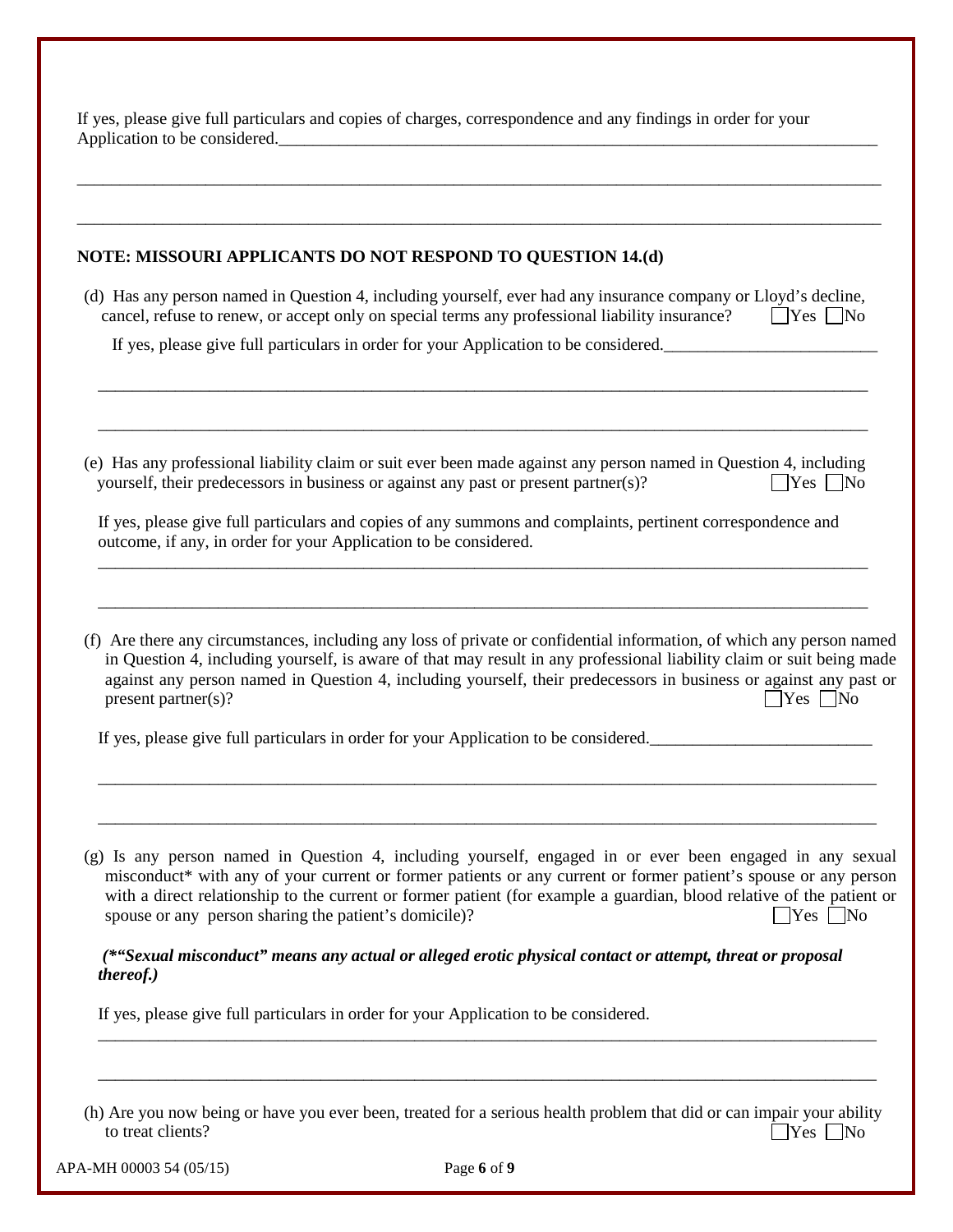If yes, please give full particulars in order for your Application to be considered.

## **VI. NOTICES TO APPLICANT & FRAUD WARNINGS**

The undersigned, as authorized agent of all individuals and entities proposed for this insurance, represents that, to the best of his/her knowledge and belief, after diligent inquiry, the statements in this Application and any attachments or information submitted to or obtained by the Insurer in connection with this Application (together referred to as the "Application") are true and complete.

\_\_\_\_\_\_\_\_\_\_\_\_\_\_\_\_\_\_\_\_\_\_\_\_\_\_\_\_\_\_\_\_\_\_\_\_\_\_\_\_\_\_\_\_\_\_\_\_\_\_\_\_\_\_\_\_\_\_\_\_\_\_\_\_\_\_\_\_\_\_\_\_\_\_\_\_\_\_\_\_\_\_\_\_\_\_\_\_\_\_\_

\_\_\_\_\_\_\_\_\_\_\_\_\_\_\_\_\_\_\_\_\_\_\_\_\_\_\_\_\_\_\_\_\_\_\_\_\_\_\_\_\_\_\_\_\_\_\_\_\_\_\_\_\_\_\_\_\_\_\_\_\_\_\_\_\_\_\_\_\_\_\_\_\_\_\_\_\_\_\_\_\_\_\_\_\_\_\_\_\_\_\_

The information in this Application is material to the risk accepted by the Insurer. If a policy is issued it will be in reliance by the Insurer upon the Application, and the Application will be the basis of the contract. The Application is on file with the Insurer, and shall be deemed to be attached to, and made a part of, and incorporated into the Policy, if issued.

The Insurer is authorized to make any inquiry in connection with this Application. The Insurer's acceptance of this Application or the making of any subsequent inquiry does not bind the Applicant or the Insurer to complete the insurance or issue a policy.

If the information in this Application materially changes prior to the effective date of the Policy, the Applicant will immediately notify the Insurer, and the Insurer may modify or withdraw any quotation or agreement to bind insurance.

**NOTICE TO ALABAMA APPLICANTS: "**ANY PERSON WHO KNOWINGLY PRESENTS A FALSE OR FRAUDULENT CLAIM FOR PAYMENT OF A LOSS OR BENEFIT, OR KNOWINGLY PRESENTS FALSE INFORMATION IN AN APPLICATION FOR INSURANCE IS GUILTY OF A CRIME AND MAY BE SUBJECT TO RESTITUTION FINES OR CONFINEMENT IN PRISON, OR ANY COMBINATION THEREOF."

**NOTICE TO ARKANSAS APPLICANTS: "**ANY PERSON WHO KNOWINGLY PRESENTS A FALSE OR FRAUDULENT CLAIM FOR PAYMENT OF A LOSS OR BENEFIT, OR KNOWINGLY PRESENTS FALSE INFORMATION IN AN APPLICATION FOR INSURANCE IS GUILTY OF A CRIME AND MAY BE SUBJECT TO FINES AND CONFINEMENT IN PRISON."

**NOTICE TO COLORADO APPLICANTS**: "IT IS UNLAWFUL TO KNOWINGLY PROVIDE FALSE, INCOMPLETE, OR MISLEADING FACTS OR INFORMATION TO AN INSURANCE COMPANY FOR THE PURPOSE OF DEFRAUDING OR ATTEMPTING TO DEFRAUD THE COMPANY. PENALTIES MAY INCLUDE IMPRISONMENT, FINES, DENIAL OF INSURANCE AND CIVIL DAMAGES. ANY INSURANCE COMPANY OR AGENT OF AN INSURANCE COMPANY WHO KNOWINGLY PROVIDES FALSE, INCOMPLETE, OR MISLEADING FACTS OR INFORMATION TO A POLICYHOLDER OR CLAIMANT FOR THE PURPOSE OF DEFRAUDING OR ATTEMPTING TO DEFRAUD THE POLICYHOLDER OR CLAIMANT WITH REGARD TO A SETTLEMENT OR AWARD PAYABLE FROM INSURANCE PROCEEDS SHALL BE REPORTED TO THE COLORADO DIVISION OF INSURANCE WITHIN THE DEPARTMENT OF REGULATORY AGENCIES."

**NOTICE TO DISTRICT OF COLUMBIA APPLICANTS:** "WARNING: IT IS A CRIME TO PROVIDE FALSE OR MISLEADING INFORMATION TO AN INSURER FOR THE PURPOSE OF DEFRAUDING THE INSURER OR ANY OTHER PERSON. PENALTIES INCLUDE IMPRISONMENT AND/OR FINES. IN ADDITION, AN INSURER MAY DENY INSURANCE BENEFITS IF FALSE INFORMATION MATERIALLY RELATED TO A CLAIM WAS PROVIDED BY THE APPLICANT."

**NOTICE TO FLORIDA APPLICANTS**: "ANY PERSON WHO KNOWINGLY AND WITH INTENT TO INJURE, DEFRAUD, OR DECEIVE ANY INSURER FILES A STATEMENT OF CLAIM OR AN APPLICATION CONTAINING ANY FALSE, INCOMPLETE OR MISLEADING INFORMATION IS GUILTY OF A FELONY OF THE THIRD DEGREE."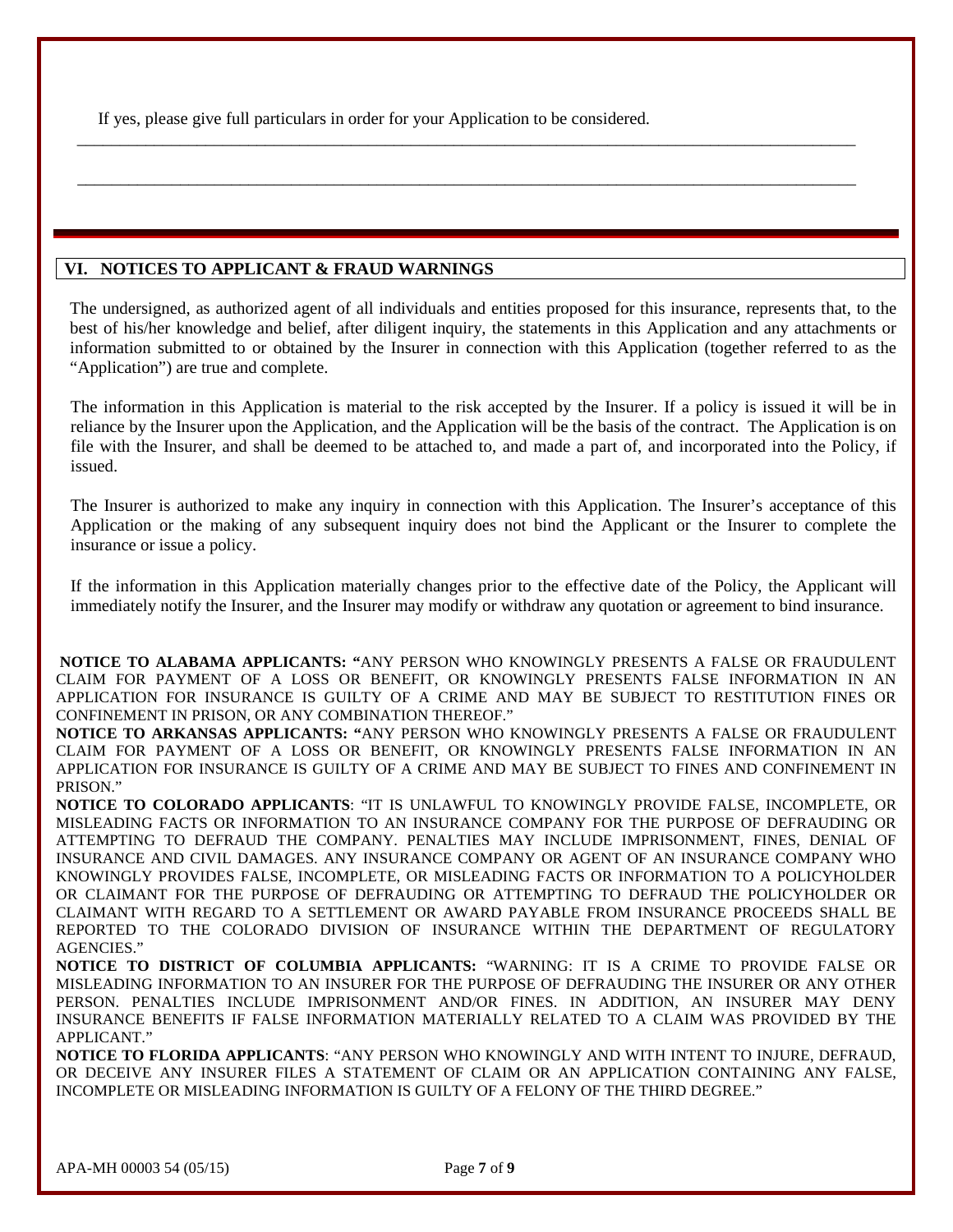**NOTICE TO HAWAII APPLICANTS:** "FOR YOUR PROTECTION, HAWAII LAW REQUIRES YOU TO BE INFORMED THAT PRESENTING A FRAUDULENT CLAIM FOR PAYMENT OF A LOSS OF BENEFIT IS A CRIME PUNISHABLE BY FINES OR IMPRISONMENT, OR BOTH."

**NOTICE TO KENTUCKY APPLICANTS:** "ANY PERSON WHO KNOWINGLY AND WITH INTENT TO DEFRAUD ANY INSURANCE COMPANY OR OTHER PERSON FILES AN APPLICATION FOR INSURANCE CONTAINING ANY MATERIALLY FALSE INFORMATION OR CONCEALS, FOR THE PURPOSE OF MISLEADING, INFORMATION CONCERNING ANY FACT MATERIAL THERETO COMMITS A FRAUDULENT INSURANCE ACT, WHICH IS A CRIME."

**NOTICE TO LOUISIANA APPLICANTS: "**ANY PERSON WHO KNOWINGLY PRESENTS A FALSE OR FRAUDULENT CLAIM FOR PAYMENT OF A LOSS OR BENEFIT OR KNOWINGLY PRESENTS FALSE INFORMATION IN AN APPLICATION FOR INSURANCE IS GUILTY OF A CRIME AND MAY BE SUBJECT TO FINES AND CONFINEMENT IN PRISON."

**NOTICE TO MAINE APPLICANTS:** "IT IS A CRIME TO KNOWINGLY PROVIDE FALSE, INCOMPLETE OR MISLEADING INFORMATION TO AN INSURANCE COMPANY FOR THE PURPOSE OF DEFRAUDING THE COMPANY. PENALTIES MAY INCLUDE IMPRISONMENT, FINES OR A DENIAL OF INSURANCE BENEFITS."

**NOTICE TO MARYLAND APPLICANTS:** "ANY PERSON WHO KNOWINGLY OR WILLFULLY PRESENTS A FALSE OR FRAUDULENT CLAIM FOR PAYMENT OF A LOSS OR BENEFIT OR WHO KNOWINGLY OR WILLFULLY PRESENTS FALSE INFORMATION IN AN APPLICATION FOR INSURANCE IS GUILTY OF A CRIME AND MAY BE SUBJECT TO FINES AND CONFINEMENT IN PRISON."

**NOTICE TO NEW JERSEY APPLICANTS**: "ANY PERSON WHO INCLUDES ANY FALSE OR MISLEADING INFORMATION ON AN APPLICATION FOR AN INSURANCE POLICY IS SUBJECT TO CRIMINAL AND CIVIL PENALTIES."

**NOTICE TO NEW MEXICO APPLICANTS:** "ANY PERSON WHO KNOWINGLY PRESENTS A FALSE OR FRAUDULENT CLAIM FOR PAYMENT OF A LOSS OR BENEFIT OR KNOWINGLY PRESENTS FALSE INFORMATION IN AN APPLICATION FOR INSURANCE IS GUILTY OF A CRIME AND MAY BE SUBJECT TO CIVIL FINES AND CRIMINAL PENALTIES."

**NOTICE TO NEW YORK APPLICANTS**: "ANY PERSON WHO KNOWINGLY AND WITH INTENT TO DEFRAUD ANY INSURANCE COMPANY OR OTHER PERSON FILES AN APPLICATION FOR INSURANCE OR STATEMENT OF CLAIM CONTAINING ANY MATERIALLY FALSE INFORMATION, CONCEALS FOR THE PURPOSE OF MISLEADING, INFORMATION CONCERNING ANY FACT MATERIAL THERETO, COMMITS A FRAUDULENT INSURANCE ACT, WHICH IS A CRIME, AND SHALL ALSO BE SUBJECT TO A CIVIL PENALTY NOT TO EXCEED FIVE THOUSAND DOLLARS AND THE STATED VALUE OF THE CLAIM FOR EACH SUCH VIOLATION."

**NOTICE TO OHIO APPLICANTS**: "ANY PERSON WHO, WITH INTENT TO DEFRAUD OR KNOWING THAT HE IS FACILITATING A FRAUD AGAINST AN INSURER, SUBMITS AN APPLICATION OR FILES A CLAIM CONTAINING A FALSE OR DECEPTIVE STATEMENT IS GUILTY OF INSURANCE FRAUD."

**NOTICE TO OKLAHOMA APPLICANTS**: "WARNING: ANY PERSON WHO KNOWINGLY, AND WITH INTENT TO INJURE, DEFRAUD OR DECEIVE ANY INSURER, MAKES ANY CLAIM FOR THE PROCEEDS OF AN INSURANCE POLICY CONTAINING ANY FALSE, INCOMPLETE OR MISLEADING INFORMATION IS GUILTY OF A FELONY (365:15- 1-10, 36 §3613.1)."

**NOTICE TO OREGON APPLICANTS**: "ANY PERSON WHO KNOWINGLY AND WITH INTENT TO DEFRAUD OR SOLICIT ANOTHER TO DEFRAUD AN INSURER: (1) BY SUBMITTING AN APPLICATION, OR (2) BY FILING A CLAIM CONTAINING A FALSE STATEMENT AS TO ANY MATERIAL FACT, MAY BE VIOLATING STATE LAW."

**NOTICE TO PENNSYLVANIA APPLICANTS**: "ANY PERSON WHO KNOWINGLY AND WITH INTENT TO DEFRAUD ANY INSURANCE COMPANY OR OTHER PERSON FILES AN APPLICATION FOR INSURANCE OR STATEMENT OF CLAIM CONTAINING ANY MATERIALLY FALSE INFORMATION OR CONCEALS FOR THE PURPOSE OF MISLEADING, INFORMATION CONCERNING ANY FACT MATERIAL THERETO COMMITS A FRAUDULENT INSURANCE ACT, WHICH IS A CRIME AND SUBJECTS SUCH PERSON TO CRIMINAL AND CIVIL PENALTIES."

**NOTICE TO RHODE ISLAND APPLICANTS:** "ANY PERSON WHO KNOWINGLY PRESENTS A FALSE OR FRAUDULENT CLAIM FOR PAYMENT OF A LOSS OR BENEFIT OR KNOWINGLY PRESENTS FALSE INFORMATION IN AN APPLICATION FOR INSURANCE IS GUILTY OF A OF A CRIME AND MAY BE SUBJECT TO FINES AND CONFINEMENT IN PRISON."

**NOTICE TO TENNESSEE APPLICANTS:** "IT IS A CRIME TO KNOWINGLY PROVIDE FALSE, INCOMPLETE OR MISLEADING INFORMATION TO AN INSURANCE COMPANY FOR THE PURPOSE OF DEFRAUDING THE COMPANY. PENALTIES INCLUDE IMPRISONMENT, FINES AND DENIAL OF INSURANCE BENEFITS."

**NOTICE TO TEXAS APPLICANTS: "**ANY PERSON WHO KNOWINGLY PRESENTS A FALSE OR FRAUDULENT CLAIM FOR THE PAYMENT OF A LOSS IS GUILTY OF A CRIME AND MAY BE SUBJECT TO FINES AND CONFINEMENT IN STATE PRISON."